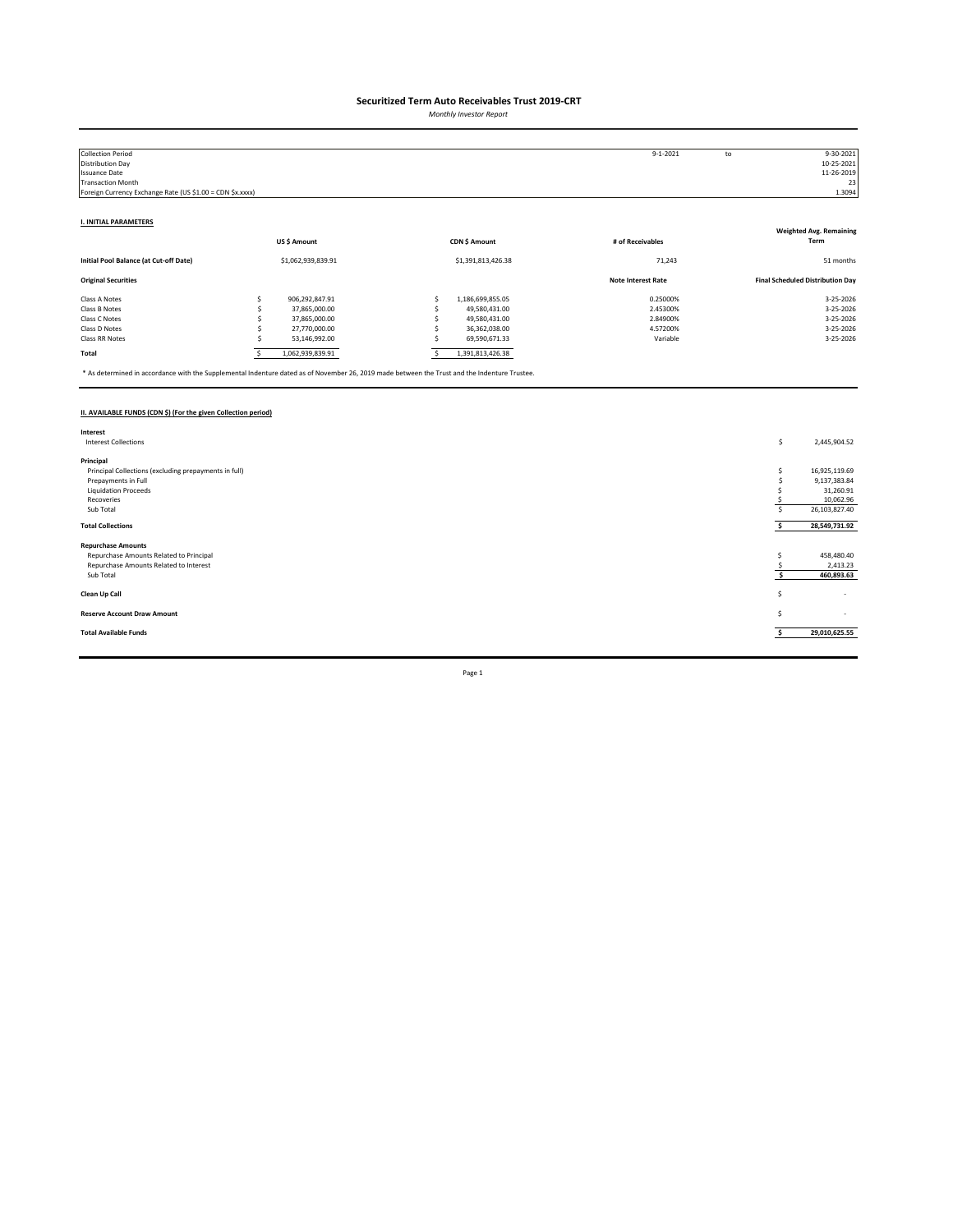*Monthly Investor Report*

| <b>Collection Period</b>                                  | $9 - 1 - 2021$ | to | 9-30-2021  |
|-----------------------------------------------------------|----------------|----|------------|
| <b>Distribution Day</b>                                   |                |    | 10-25-2021 |
| <b>Issuance Date</b>                                      |                |    | 11-26-2019 |
| <b>Transaction Month</b>                                  |                |    | 23         |
| Foreign Currency Exchange Rate (US \$1.00 = CDN \$x.xxxx) |                |    | 1.3094     |
|                                                           |                |    |            |

#### **III. DISTRIBUTIONS**

| <b>Distribution</b>                                                                                                                                                                                                                                                                         |                         | <b>Class A-D Share</b><br>(CDN <sub>5</sub> )                                                                                      |               | <b>Class RR Share</b><br>(CDN <sub>5</sub> )                                                                        |    | <b>Amount Payable</b><br>(CDN <sub>5</sub> ) |     | <b>Distributions</b><br>(CDN <sub>5</sub> ) |     | Shortfall<br>(CDN <sub>5</sub> ) |              | <b>Carryover Shortfall</b><br>(CDN <sub>5</sub> ) |        |     | <b>Remaining Available</b><br>Funds<br>(CDN <sub>5</sub> ) |
|---------------------------------------------------------------------------------------------------------------------------------------------------------------------------------------------------------------------------------------------------------------------------------------------|-------------------------|------------------------------------------------------------------------------------------------------------------------------------|---------------|---------------------------------------------------------------------------------------------------------------------|----|----------------------------------------------|-----|---------------------------------------------|-----|----------------------------------|--------------|---------------------------------------------------|--------|-----|------------------------------------------------------------|
| (1) Trustee Fees and Expenses                                                                                                                                                                                                                                                               |                         |                                                                                                                                    |               |                                                                                                                     | Ś  |                                              | \$. |                                             | \$. |                                  | Ś            |                                                   |        | \$. | 29,010,625.55                                              |
| (2) Servicing Fee                                                                                                                                                                                                                                                                           |                         |                                                                                                                                    |               |                                                                                                                     |    |                                              | Ś   |                                             | Ś   |                                  | <sup>s</sup> |                                                   |        | Ś   | 29,010,625.55                                              |
| (3) (i) Class A Fixed Rate Swap Payment <sup>(1)</sup>                                                                                                                                                                                                                                      | Ś                       | 201.201.53 \$                                                                                                                      |               | 10,589.55                                                                                                           | -Ś | 211,791.09                                   | -Ś  | 211,791.09 \$                               |     |                                  | <sup>s</sup> |                                                   |        | Ś   | 28,798,834.46                                              |
| First Priority Principal Payment <sup>(2)</sup><br>(ii)                                                                                                                                                                                                                                     |                         |                                                                                                                                    | Ś             |                                                                                                                     | Ś  |                                              | .s  |                                             | Ś   |                                  |              |                                                   |        | Ś   | 28,798,834.46                                              |
| (iii) Class B Fixed Rate Swap Payment <sup>(1)</sup>                                                                                                                                                                                                                                        |                         | 8,406.22                                                                                                                           | -S            | 442.43                                                                                                              | .s | 8,848.65 \$                                  |     | 8,848.65 \$                                 |     |                                  |              |                                                   |        | Š.  | 28,789,985.81                                              |
| (iv) Second Priority Principal Payment <sup>(2)</sup>                                                                                                                                                                                                                                       |                         | ٠                                                                                                                                  | Ś             | ٠                                                                                                                   | Ś  | $\sim$                                       | S.  | $\sim$                                      | \$. |                                  |              |                                                   |        | Ś   | 28,789,985.81                                              |
| Class C Fixed Rate Swap Payment <sup>(1)</sup><br>(v)                                                                                                                                                                                                                                       |                         | 8,406.22                                                                                                                           | - S           | 442.43 \$                                                                                                           |    | 8,848.65 \$                                  |     | 8,848.65 \$                                 |     |                                  |              |                                                   |        | Š.  | 28,781,137.16                                              |
| (vi) Third Priority Principal Payment <sup>(2)</sup>                                                                                                                                                                                                                                        | Ś                       | 12,491,631.76                                                                                                                      | - S           | 657,454.30 \$                                                                                                       |    | 13,149,086.06 \$                             |     | 13,149,086.06 \$                            |     |                                  |              |                                                   |        | Š.  | 15,632,051.10                                              |
| (vii) Class D Fixed Rate Swap Payment <sup>(1)</sup>                                                                                                                                                                                                                                        | Ś                       | 6,165.08                                                                                                                           | - S           | 324.48 \$                                                                                                           |    | 6,489.56 \$                                  |     | 6,489.56 \$                                 |     |                                  |              |                                                   |        | Ś   | 15,625,561.54                                              |
| (viii) Regular Principal Payment <sup>(2)</sup>                                                                                                                                                                                                                                             | Ś                       | 12,843,913.64 \$                                                                                                                   |               | 675,995.45 \$                                                                                                       |    | 13,519,909.09 \$                             |     | 13,519,909.09 \$                            |     |                                  |              |                                                   |        | .s  | 2,105,652.45                                               |
| (9) Reserve Account replenishment                                                                                                                                                                                                                                                           |                         |                                                                                                                                    |               |                                                                                                                     |    |                                              | Ś   |                                             |     |                                  | ¢            |                                                   |        | .s  | 2,105,652.45                                               |
| (10) Senior Swap Termination Payment, if any                                                                                                                                                                                                                                                |                         |                                                                                                                                    |               |                                                                                                                     |    |                                              | Ś   |                                             |     |                                  |              |                                                   |        |     | 2,105,652.45                                               |
| (11) Subordinated Swap Termination Payment                                                                                                                                                                                                                                                  |                         |                                                                                                                                    |               |                                                                                                                     |    |                                              |     |                                             |     |                                  |              |                                                   |        |     | 2,105,652.45                                               |
| (12) Additional Trustee Fees and Expenses<br>(13) Other Expenses <sup>(3)</sup>                                                                                                                                                                                                             |                         |                                                                                                                                    |               |                                                                                                                     |    |                                              |     |                                             |     |                                  |              |                                                   |        |     | 2,105,652.46                                               |
| (14) Share of Remaining Available Funds                                                                                                                                                                                                                                                     |                         | 2,000,059.86 \$                                                                                                                    |               | 105,266.31 \$                                                                                                       |    | 326.26<br>2,105,326.18 \$                    | - S | 326.26 \$<br>2,105,326.18                   |     | N/A                              |              |                                                   | N/A    | .S  | 2,105,326.18                                               |
| Total                                                                                                                                                                                                                                                                                       | $\overline{\mathbf{s}}$ | 27,559,784.32 \$                                                                                                                   |               | 1,450,514.96 \$                                                                                                     |    | 29,010,625.55                                | s.  | 29,010,625.55 \$                            |     | $\sim$                           | \$.          |                                                   | $\sim$ | \$. | $\sim$                                                     |
| <b>Total Principal Payments</b><br>First Priority Principal Payment <sup>(2)</sup><br>Second Priority Principal Payment <sup>(2)</sup><br>Third Priority Principal Payment <sup>(2)</sup><br>Regular Principal Payment <sup>(2)</sup><br>Total<br>Amounts deposited by Swap Counterparty or | Ś<br>Ś                  | Class A-D Share<br>(CDN <sub>5</sub> )<br>12,491,631.76<br>12,843,913.64 \$<br>25,335,545.40 \$<br><b>Note Liquidation Account</b> | Š.<br>Ś<br>-S | <b>Class RR Share</b><br>(CDN <sub>5</sub> )<br>657,454.30<br>675,995.45<br>1,333,449.76<br><b>Class RR Account</b> |    |                                              |     |                                             |     |                                  |              |                                                   |        |     |                                                            |
| <b>Administrative Agent</b>                                                                                                                                                                                                                                                                 |                         | (US <sub>5</sub> )                                                                                                                 |               | (US <sub>5</sub> )                                                                                                  |    |                                              |     |                                             |     |                                  |              |                                                   |        |     |                                                            |
| <b>Total Amounts Deposited</b>                                                                                                                                                                                                                                                              | \$                      | 19,512,132.16 \$                                                                                                                   |               | 1,026,954.33                                                                                                        |    |                                              |     |                                             |     |                                  |              |                                                   |        |     |                                                            |
| Amounts to be distributed to Noteholders                                                                                                                                                                                                                                                    |                         | (US <sub>5</sub> )                                                                                                                 |               | (US S)                                                                                                              |    |                                              |     |                                             |     |                                  |              |                                                   |        |     |                                                            |
| Note Interest <sup>(4)</sup>                                                                                                                                                                                                                                                                | Ś                       | 163,159.04 \$                                                                                                                      |               | 8,587.32                                                                                                            |    |                                              |     |                                             |     |                                  |              |                                                   |        |     |                                                            |
| Principal Payment <sup>(5)</sup>                                                                                                                                                                                                                                                            | S                       | 19,348,973.12 \$                                                                                                                   |               | 1,018,367.01                                                                                                        |    |                                              |     |                                             |     |                                  |              |                                                   |        |     |                                                            |
| Total                                                                                                                                                                                                                                                                                       | Š.                      | 19,512,132.16 \$                                                                                                                   |               | 1,026,954.33                                                                                                        |    |                                              |     |                                             |     |                                  |              |                                                   |        |     |                                                            |
| Shortfall                                                                                                                                                                                                                                                                                   |                         |                                                                                                                                    | Ś             |                                                                                                                     |    |                                              |     |                                             |     |                                  |              |                                                   |        |     |                                                            |
| <b>Carryover shortfall</b>                                                                                                                                                                                                                                                                  |                         | $\overline{\phantom{a}}$                                                                                                           |               |                                                                                                                     |    |                                              |     |                                             |     |                                  |              |                                                   |        |     |                                                            |

<sup>(1)</sup> US \$ amount to pay interest on the Notes is obtained through Swap Agreement or by conversion of CDN \$ by the Administrative Agent if a Swap Termination Event has occurred and deposited to the Note Liquidation Account <sup>(2)</sup> US \$ amount to pay principal on the Notes is obtained through Swap Agreement or by conversion of CDN \$ by the Administrative Agent if a Swap Termination Event has occurred and deposited to the Note Liquidation Accoun

(3) Inclusive of other trust expenses accrued since the Issuance date.

<sup>(4)</sup> Sequential by Class of Notes based on the Accrued Note Interest for the respective Class A-D. Class RR amounts are calculated based on Class RR proportion as defined in the Offering Memorandum, as applicable.

<sup>P)</sup> For Class A-D paid pro rata by Class based on the respective Target Principal Allocation unless and until the occurrence of a Sequential Principal Payment Trigger Event, after which principal would be paid sequentiall

#### **IV. NOTEHOLDER PAYMENTS**

|                               | <b>Noteholder Interest Payments</b> |                                                 | Noteholder Principal Payments |                  |  |                                                 | <b>Total Payment</b> |                                                 |  |
|-------------------------------|-------------------------------------|-------------------------------------------------|-------------------------------|------------------|--|-------------------------------------------------|----------------------|-------------------------------------------------|--|
|                               | Actual                              | Per \$1,000 Original<br><b>Principal Amount</b> |                               | Actual           |  | Per \$1.000 Original<br><b>Principal Amount</b> | Actual               | Per \$1,000 Original<br><b>Principal Amount</b> |  |
| <b>US \$ Amounts</b>          |                                     |                                                 |                               |                  |  |                                                 |                      |                                                 |  |
| Class A Notes                 | 66.692.42 S                         | 0.07359                                         |                               | 17.365.775.55 \$ |  | 19.16133                                        | 17.432.467.97 \$     | 19.23492                                        |  |
| Class B Notes                 | 27.340.31 S                         | 0.72205                                         |                               | 725.543.73 \$    |  | 19.16133                                        | 752.884.04 \$        | 19.88338                                        |  |
| Class C Notes                 | 31,753.99 \$                        | 0.83861                                         |                               | 725.543.73 S     |  | 19.16133                                        | 757.297.72 \$        | 19,99994                                        |  |
| Class D Notes                 | 37.372.32 S                         | 1.34578                                         |                               | 532.110.11 \$    |  | 19.16133                                        | 569.482.43 \$        | 20.50711                                        |  |
| Class RR Notes <sup>(6)</sup> | 8,587.32 \$                         | 0.16158                                         |                               | 1,018,367.01 \$  |  | 19.16133                                        | 1,026,954.33         | 19.32291                                        |  |
| Total (US \$)                 | 171,746.36                          |                                                 |                               | 20,367,340.12    |  |                                                 | 20,539,086.48        |                                                 |  |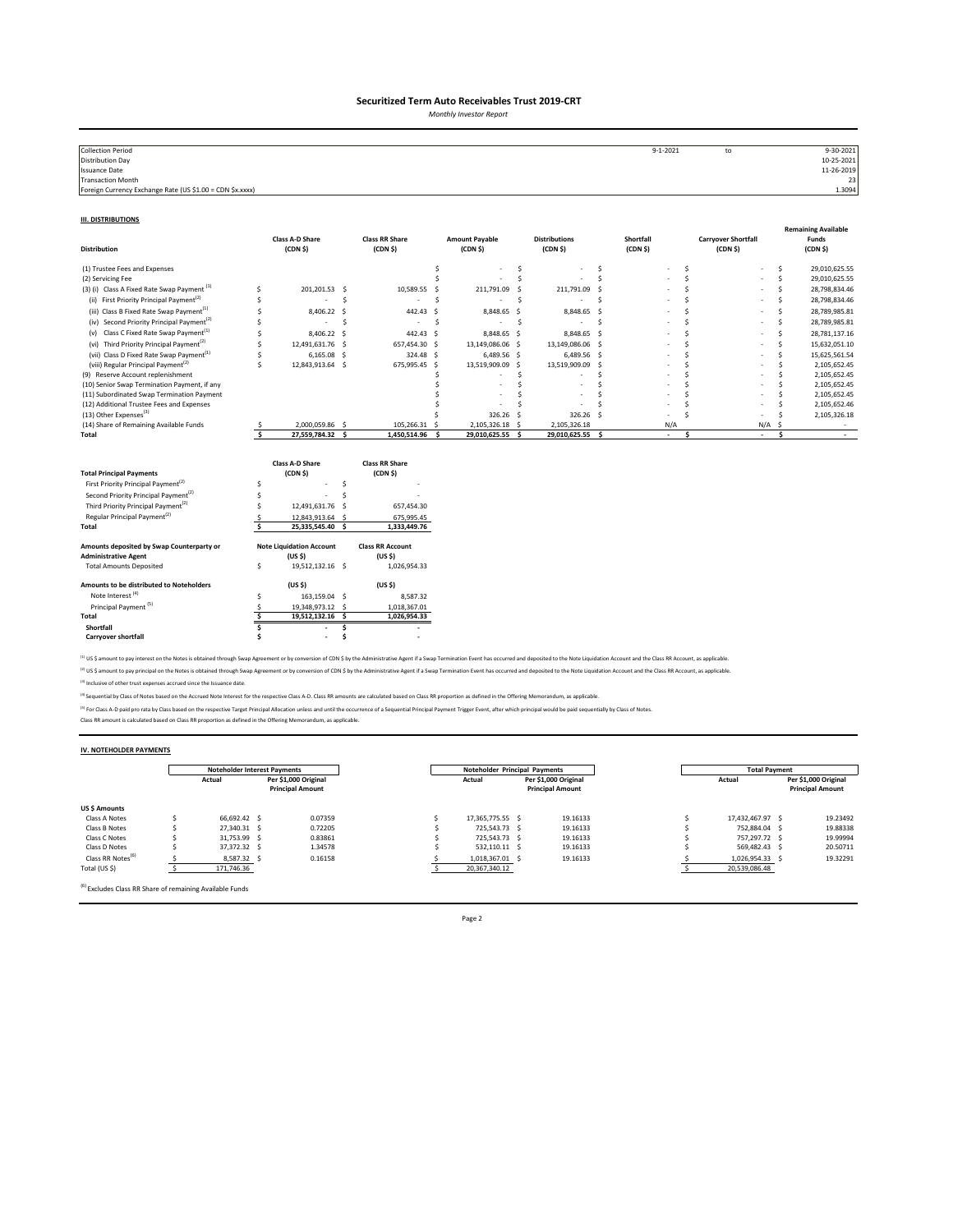*Monthly Investor Report*

| <b>Collection Period</b><br><b>Distribution Day</b><br><b>Issuance Date</b><br><b>Transaction Month</b><br>Foreign Currency Exchange Rate (US \$1.00 = CDN \$x.xxxx)                                               |                                                                                                                                                                                  |                                                                                                      |                                                                            |                                                                   | $9 - 1 - 2021$                                                                                                                                      | to                                                                                                                     | 9-30-2021<br>10-25-2021<br>11-26-2019<br>23<br>1.3094                      |
|--------------------------------------------------------------------------------------------------------------------------------------------------------------------------------------------------------------------|----------------------------------------------------------------------------------------------------------------------------------------------------------------------------------|------------------------------------------------------------------------------------------------------|----------------------------------------------------------------------------|-------------------------------------------------------------------|-----------------------------------------------------------------------------------------------------------------------------------------------------|------------------------------------------------------------------------------------------------------------------------|----------------------------------------------------------------------------|
| <b>V. NOTES BALANCE</b>                                                                                                                                                                                            |                                                                                                                                                                                  |                                                                                                      |                                                                            |                                                                   |                                                                                                                                                     |                                                                                                                        |                                                                            |
|                                                                                                                                                                                                                    |                                                                                                                                                                                  | <b>Beginning of Period</b>                                                                           |                                                                            |                                                                   |                                                                                                                                                     | <b>End of Period</b>                                                                                                   |                                                                            |
| Notes                                                                                                                                                                                                              | Balance (US \$)                                                                                                                                                                  | Balance (CDN \$)                                                                                     | <b>Note Factor</b>                                                         |                                                                   | Balance (US \$)                                                                                                                                     | Balance (CDN \$)                                                                                                       | <b>Note Factor</b>                                                         |
| Class A Notes<br>Class B Notes<br>Class C Notes<br>Class D Notes<br>Class RR Notes<br>Total                                                                                                                        | 320,123,615.39 \$<br>\$<br>13,374,794.61 \$<br><b>s</b><br>13,374,794.61 \$<br>Ś<br>\$<br>9,809,006.90<br>$\mathsf{S}$<br>18,772,747.98<br>-S<br>s<br>\$<br>375,454,959.49<br>Ś. | 419,169,862.00<br>17,512,956.06<br>17,512,956.06<br>12,843,913.62<br>24,581,036.25<br>491,620,723.96 | 0.3532232<br>0.3532232<br>0.3532232<br>0.3532232<br>0.3532232<br>0.3532232 |                                                                   | 302,757,839.84 \$<br>\$<br>12,649,250.88 \$<br>\$<br>\$<br>12,649,250.88 \$<br>\$<br>9,276,896.79 \$<br>\$<br>17,754,380.97<br>\$<br>355,087,619.37 | 396,431,115.49<br>16,562,929.10<br>16,562,929.10<br>12,147,168.64<br>23,247,586.49<br>-S<br>464,951,728.79<br><b>S</b> | 0.3340618<br>0.3340618<br>0.3340618<br>0.3340618<br>0.3340618<br>0.3340618 |
| VI. POOL INFORMATION (CDN \$)                                                                                                                                                                                      |                                                                                                                                                                                  |                                                                                                      |                                                                            |                                                                   |                                                                                                                                                     |                                                                                                                        |                                                                            |
| Pool Information                                                                                                                                                                                                   |                                                                                                                                                                                  |                                                                                                      |                                                                            | <b>Beginning of Period</b>                                        |                                                                                                                                                     |                                                                                                                        | <b>End of Period</b>                                                       |
| Weighted average APR<br>Weighted average Remaining Term<br>Number of Receivables Outstanding<br>Pool Balance<br>Pool Factor                                                                                        |                                                                                                                                                                                  |                                                                                                      |                                                                            | 6.17%<br>33 Months<br>41,292<br>\$<br>491,620,723.96<br>0.3532232 |                                                                                                                                                     |                                                                                                                        | 6.18%<br>32 Months<br>39,935<br>Ś<br>464,951,728.79<br>0.3340618           |
| VII. RECONCILIATION OF RESERVE ACCOUNT (CDN \$)                                                                                                                                                                    |                                                                                                                                                                                  |                                                                                                      |                                                                            |                                                                   |                                                                                                                                                     |                                                                                                                        |                                                                            |
| Beginning Reserve Account Balance (as of Closing)<br>Reserve Account Deposits Made<br>Reserve Account Draw Amount<br><b>Ending Reserve Account Balance</b>                                                         |                                                                                                                                                                                  |                                                                                                      |                                                                            |                                                                   |                                                                                                                                                     |                                                                                                                        | \$<br>3,479,533.57<br>\$<br>\$<br>\$<br>3,479,533.57                       |
| <b>Specified Reserve Account Balance</b>                                                                                                                                                                           |                                                                                                                                                                                  |                                                                                                      |                                                                            |                                                                   |                                                                                                                                                     |                                                                                                                        | \$<br>3,479,533.57                                                         |
| VIII. DELINQUENT RECEIVABLES (CDN \$)                                                                                                                                                                              |                                                                                                                                                                                  |                                                                                                      |                                                                            |                                                                   |                                                                                                                                                     |                                                                                                                        |                                                                            |
| <b>Delinquent Receivables</b>                                                                                                                                                                                      |                                                                                                                                                                                  |                                                                                                      | # of Receivables                                                           |                                                                   | Amount                                                                                                                                              |                                                                                                                        | % of End of Period Pool<br><b>Balance</b>                                  |
| 31 - 60 Days Delinquent<br>61 - 90 Days Delinquent<br>91 - 120 Days Delinquent<br>121 - 180 Days Delinquent<br>181+ Days Delinquent<br><b>Total Delinquent Receivables</b>                                         |                                                                                                                                                                                  |                                                                                                      | 95<br>34<br>25<br>35<br>73<br>262                                          |                                                                   | \$<br>969,495.80<br>\$<br>324,652.56<br>\$<br>387,148.69<br>\$<br>403,593.14<br>\$<br>1,018,731.83<br>\$<br>3,103,622.02                            |                                                                                                                        | 0.21%<br>0.07%<br>0.08%<br>0.09%<br>0.22%<br>0.67%                         |
| <b>Repossession Inventory</b>                                                                                                                                                                                      |                                                                                                                                                                                  |                                                                                                      | # of Receivables                                                           |                                                                   | Amount                                                                                                                                              |                                                                                                                        |                                                                            |
| <b>Beginning of Period Repossession Inventory</b><br>Repossessions in the Current Collection Period<br>Vehicles removed from Inventory in Current Collection Period<br><b>End of Period Repossession Inventory</b> |                                                                                                                                                                                  |                                                                                                      | 17<br>12<br>(11)<br>18                                                     |                                                                   | \$<br>302,482.83<br>\$.<br>199,691.39<br>(128, 925.70)<br>\$<br>\$<br>373,248.52                                                                    |                                                                                                                        |                                                                            |
| Number of 61+ Delinquent Receivables                                                                                                                                                                               |                                                                                                                                                                                  |                                                                                                      |                                                                            |                                                                   |                                                                                                                                                     |                                                                                                                        | % of End Of Period<br># Receivables                                        |
| <b>Current Collection Period</b><br><b>Preceding Collection Period</b><br>Second preceding Collection Period<br>Three month simple average (current and two prior Collection Periods)                              |                                                                                                                                                                                  |                                                                                                      |                                                                            |                                                                   |                                                                                                                                                     |                                                                                                                        | 0.42%<br>0.41%<br>0.37%<br>0.40%                                           |